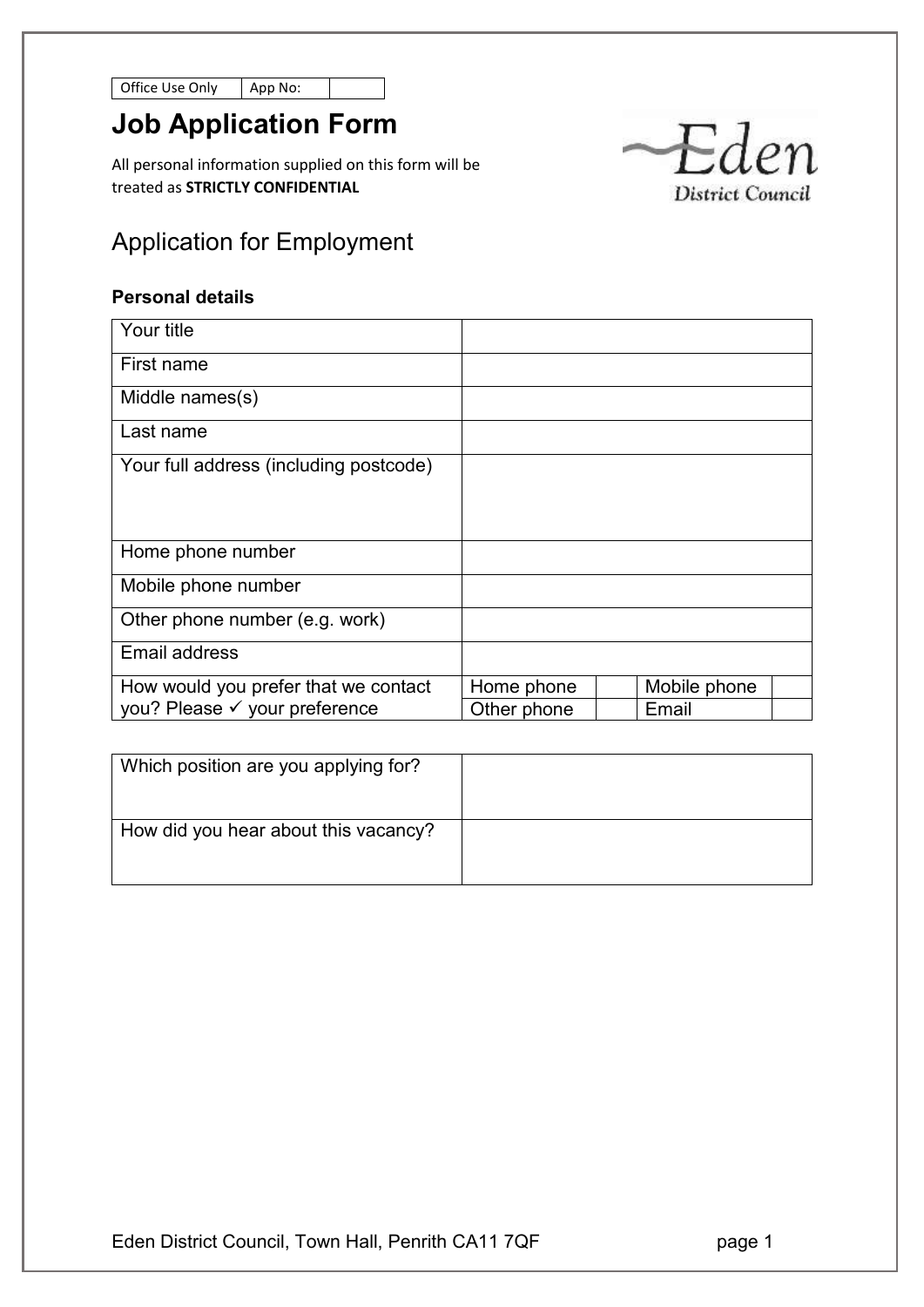## **Employment History**

Please provide a detailed employment history, starting with your current or most recent position.

#### **As a minimum, you are required to provide information for the previous 3 years of your employment.**

If there are any gaps in your employment history of 6 calendar months or more, you will need to provide a personal reference to cover this period, in the References Section.

| Name of employer or business              |   |                       |  |
|-------------------------------------------|---|-----------------------|--|
| The business's full address               |   |                       |  |
| (including postcode)                      |   |                       |  |
|                                           |   |                       |  |
|                                           |   |                       |  |
|                                           |   |                       |  |
| Your job title or your job role with this |   |                       |  |
| organisation                              |   |                       |  |
|                                           |   |                       |  |
| The date were you                         |   | Date you left this    |  |
| appointed(mm/year)                        |   | post (if applicable)  |  |
| What was your final                       | £ | Required length of    |  |
| salary in this post?                      |   | notice(if applicable) |  |
| Please provide an                         |   |                       |  |
| overview of your                          |   |                       |  |
| key responsibilities                      |   |                       |  |
| and duties that                           |   |                       |  |
| relate to the post                        |   |                       |  |
| you are applying                          |   |                       |  |
| for.                                      |   |                       |  |
|                                           |   |                       |  |
|                                           |   |                       |  |
|                                           |   |                       |  |
|                                           |   |                       |  |

| Name of employer or business                              |     |                       |  |
|-----------------------------------------------------------|-----|-----------------------|--|
| The business's full address<br>(including postcode)       |     |                       |  |
| Your job title or your job role with this<br>organisation |     |                       |  |
| The date were you                                         |     | Date you left this    |  |
| appointed(mm/year)                                        |     | post (if applicable)  |  |
| What was your final                                       | l £ | Required length of    |  |
| salary in this post?                                      |     | notice(if applicable) |  |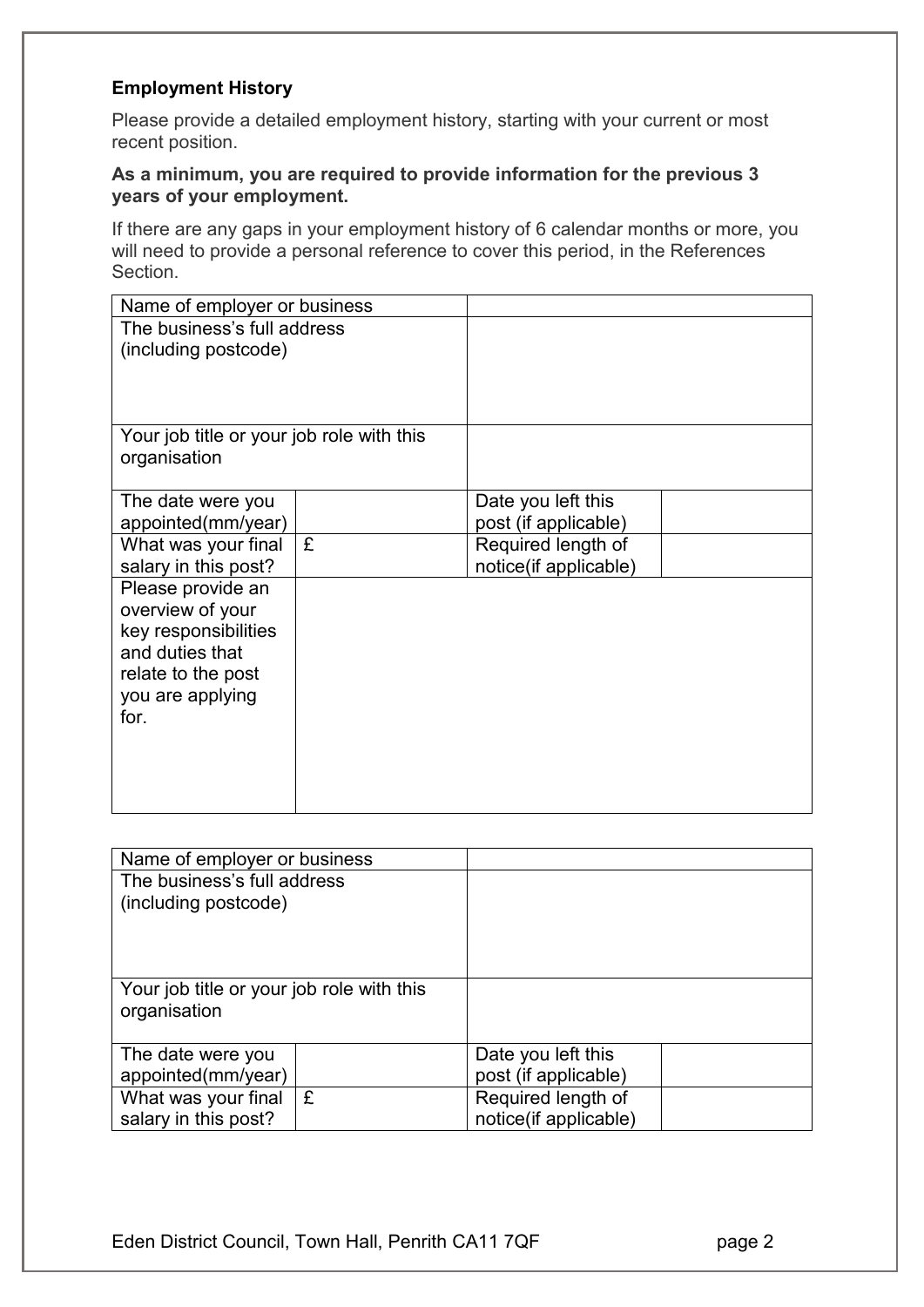| Name of employer or business                   |  |
|------------------------------------------------|--|
| The business's full address                    |  |
| (including postcode)                           |  |
|                                                |  |
|                                                |  |
| Your job title or your job role with this      |  |
| organisation                                   |  |
|                                                |  |
| Date you left this<br>The date were you        |  |
| appointed(mm/year)<br>post (if applicable)     |  |
| £<br>Required length of<br>What was your final |  |
| salary in this post?<br>notice(if applicable)  |  |
| Please provide an                              |  |
| overview of your                               |  |
| key responsibilities                           |  |
| and duties that                                |  |
| relate to the post                             |  |
| you are applying                               |  |
| for.                                           |  |
|                                                |  |
|                                                |  |
|                                                |  |

| Name of employer or business              |    |                       |  |
|-------------------------------------------|----|-----------------------|--|
| The business's full address               |    |                       |  |
| (including postcode)                      |    |                       |  |
|                                           |    |                       |  |
|                                           |    |                       |  |
|                                           |    |                       |  |
| Your job title or your job role with this |    |                       |  |
| organisation                              |    |                       |  |
|                                           |    |                       |  |
| The date were you                         |    | Date you left this    |  |
| appointed(mm/year)                        |    | post (if applicable)  |  |
| What was your final                       | ١£ | Required length of    |  |
| salary in this post?                      |    | notice(if applicable) |  |

Eden District Council, Town Hall, Penrith CA11 7QF **page 3**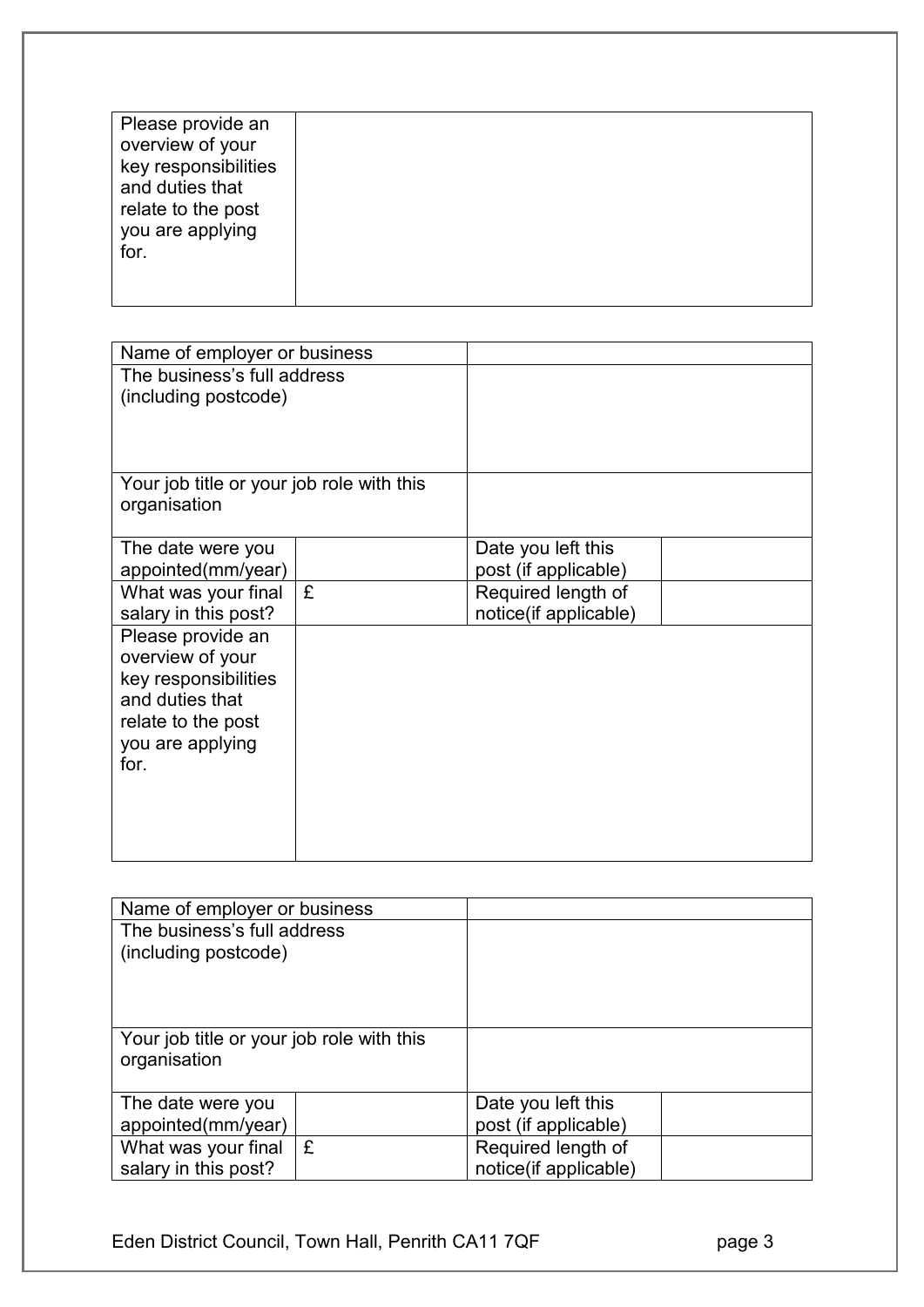| Please provide an<br>overview of your<br>key responsibilities<br>and duties that<br>relate to the post<br>you are applying<br>for. |  |
|------------------------------------------------------------------------------------------------------------------------------------|--|
|                                                                                                                                    |  |

## **Education History**

Please provide a detailed history of your secondary and/ or further education, starting with the most recent.

| Name of school, college or       |  |
|----------------------------------|--|
| training establishment           |  |
| Details of qualifications gained |  |
|                                  |  |

| Name of school, college or       |  |
|----------------------------------|--|
| training establishment           |  |
| Details of qualifications gained |  |
|                                  |  |
|                                  |  |
|                                  |  |

| Name of school, college or<br>training establishment |  |
|------------------------------------------------------|--|
| Details of qualifications gained                     |  |

| Name of school, college or       |  |
|----------------------------------|--|
| training establishment           |  |
| Details of qualifications gained |  |
|                                  |  |
|                                  |  |

| Name of school, college or       |  |
|----------------------------------|--|
| training establishment           |  |
| Details of qualifications gained |  |
|                                  |  |
|                                  |  |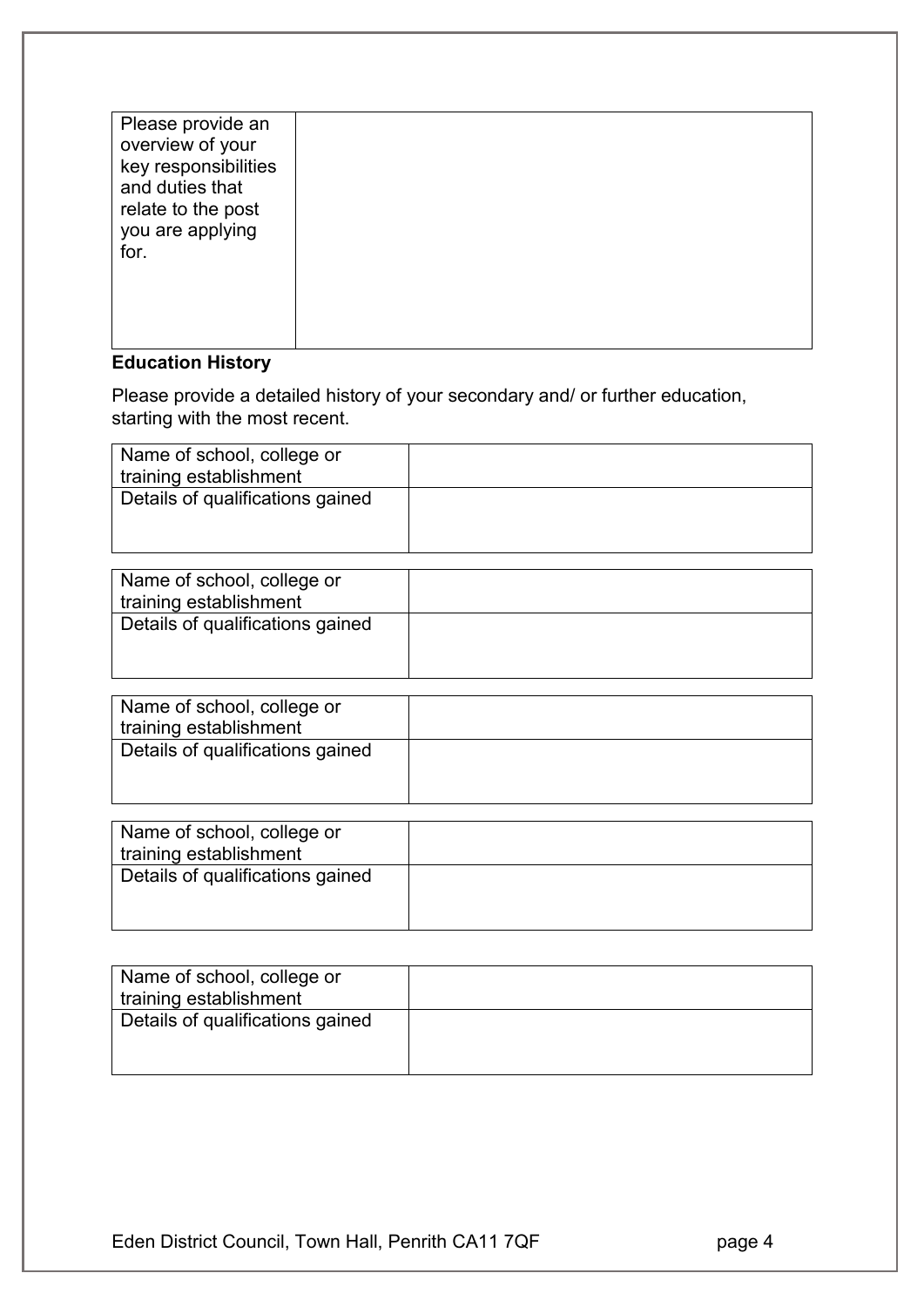## **Professional Achievements**

Please provide details of your personal achievements & memberships of professional bodies.

| Name of the professional qualification or<br>professional membership |        |  |                      |  |
|----------------------------------------------------------------------|--------|--|----------------------|--|
| What is the status of this membership? ( $\checkmark$                |        |  | below as applicable) |  |
| Current                                                              | Lapsed |  | Working towards      |  |
| Any additional relevant details                                      |        |  |                      |  |
|                                                                      |        |  |                      |  |
|                                                                      |        |  |                      |  |

| Name of the professional qualification or                                  |        |                 |  |
|----------------------------------------------------------------------------|--------|-----------------|--|
| professional membership                                                    |        |                 |  |
| What is the status of this membership? ( $\checkmark$ below as applicable) |        |                 |  |
| Current                                                                    | Lapsed | Working towards |  |
| Any additional relevant details                                            |        |                 |  |
|                                                                            |        |                 |  |
|                                                                            |        |                 |  |

| Name of the professional qualification or             |        |                      |  |
|-------------------------------------------------------|--------|----------------------|--|
| professional membership                               |        |                      |  |
| What is the status of this membership? ( $\checkmark$ |        | below as applicable) |  |
| Current                                               | Lapsed | Working towards      |  |
| Any additional relevant details                       |        |                      |  |
|                                                       |        |                      |  |
|                                                       |        |                      |  |
|                                                       |        |                      |  |
|                                                       |        |                      |  |
| <b>Rehabilitation of Offenders</b>                    |        |                      |  |

Convictions are as defined in the Rehabilitation of Offenders Act 1974. Please be aware that failure to disclose any convictions, which are not "spent" may lead to your dismissal from the Council.

| Have you any unspent convictions?<br>$\sqrt{\check{}}$ as applicable)                            | Yes | No |  |
|--------------------------------------------------------------------------------------------------|-----|----|--|
| If yes, please describe the offence and<br>the date of conviction of this unspent<br>conviction. |     |    |  |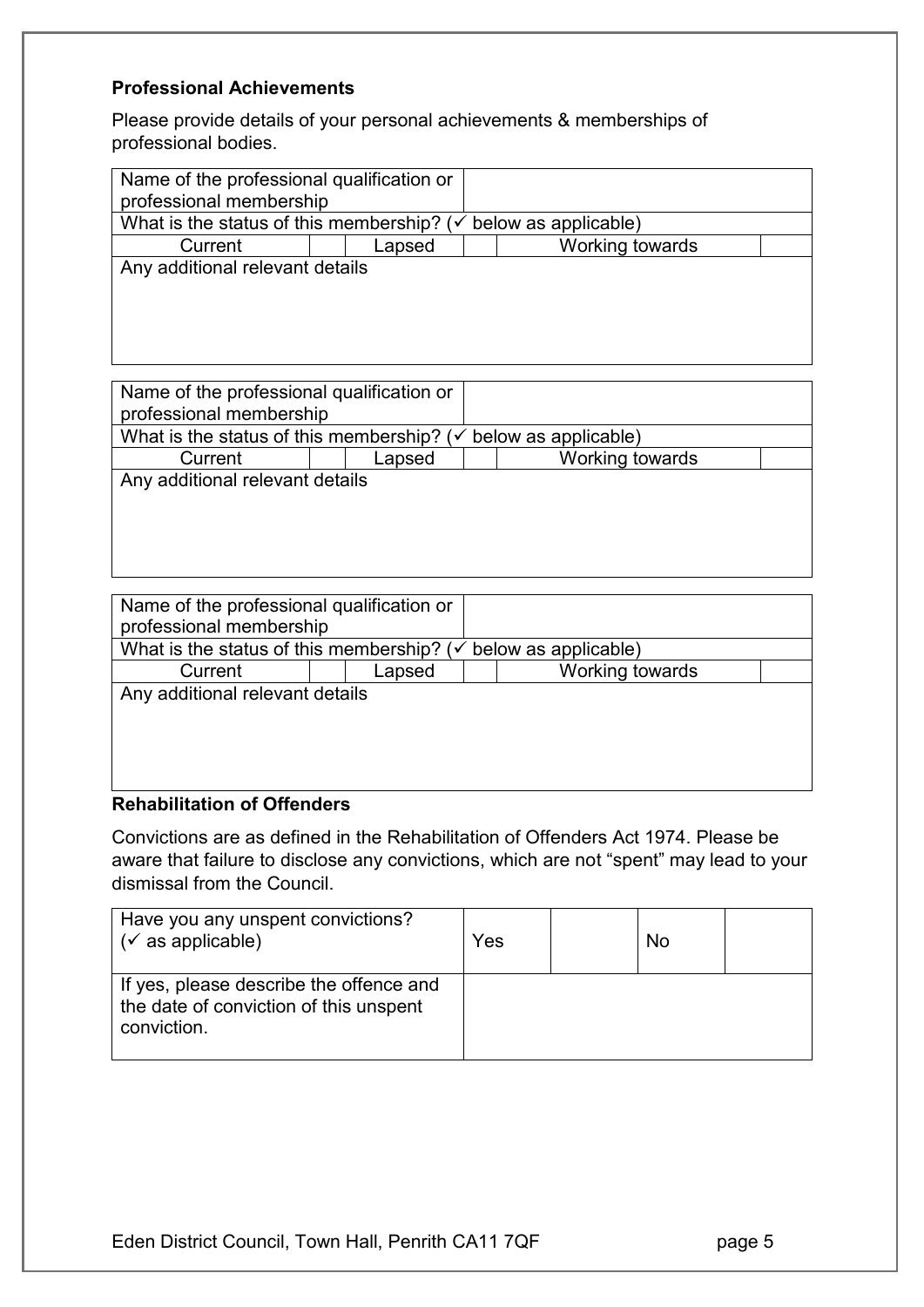## Rehabilitation continued

| Are you currently the subject of any<br>criminal proceedings or convictions?<br>$(\checkmark)$ as applicable) | Yes | No |  |
|---------------------------------------------------------------------------------------------------------------|-----|----|--|
| If yes, please provide details.                                                                               |     |    |  |
|                                                                                                               |     |    |  |

## **Supporting Information**

Please outline below, your reasons for applying for this post

With reference to the personal specification for this post, please describe below how your skills, knowledge and abilities, meet this specification.

Eden District Council, Town Hall, Penrith CA11 7QF **page 6**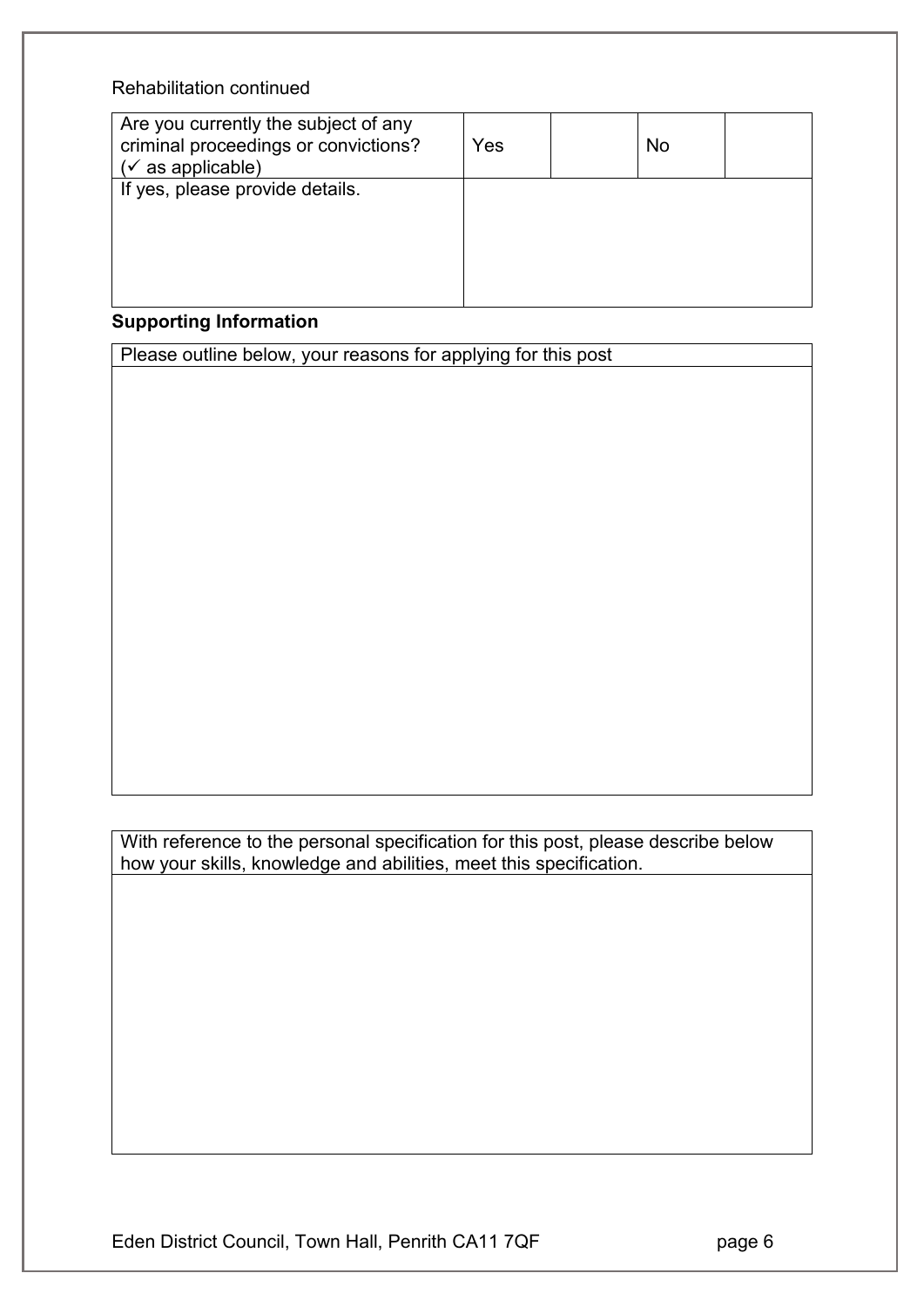| Please provide details below of any additional skills and experiences that you |  |
|--------------------------------------------------------------------------------|--|
| consider will support your application.                                        |  |

## **Relationships with Council Members or officers**

| Yes | No |  |
|-----|----|--|
|     |    |  |
|     |    |  |
|     |    |  |
|     |    |  |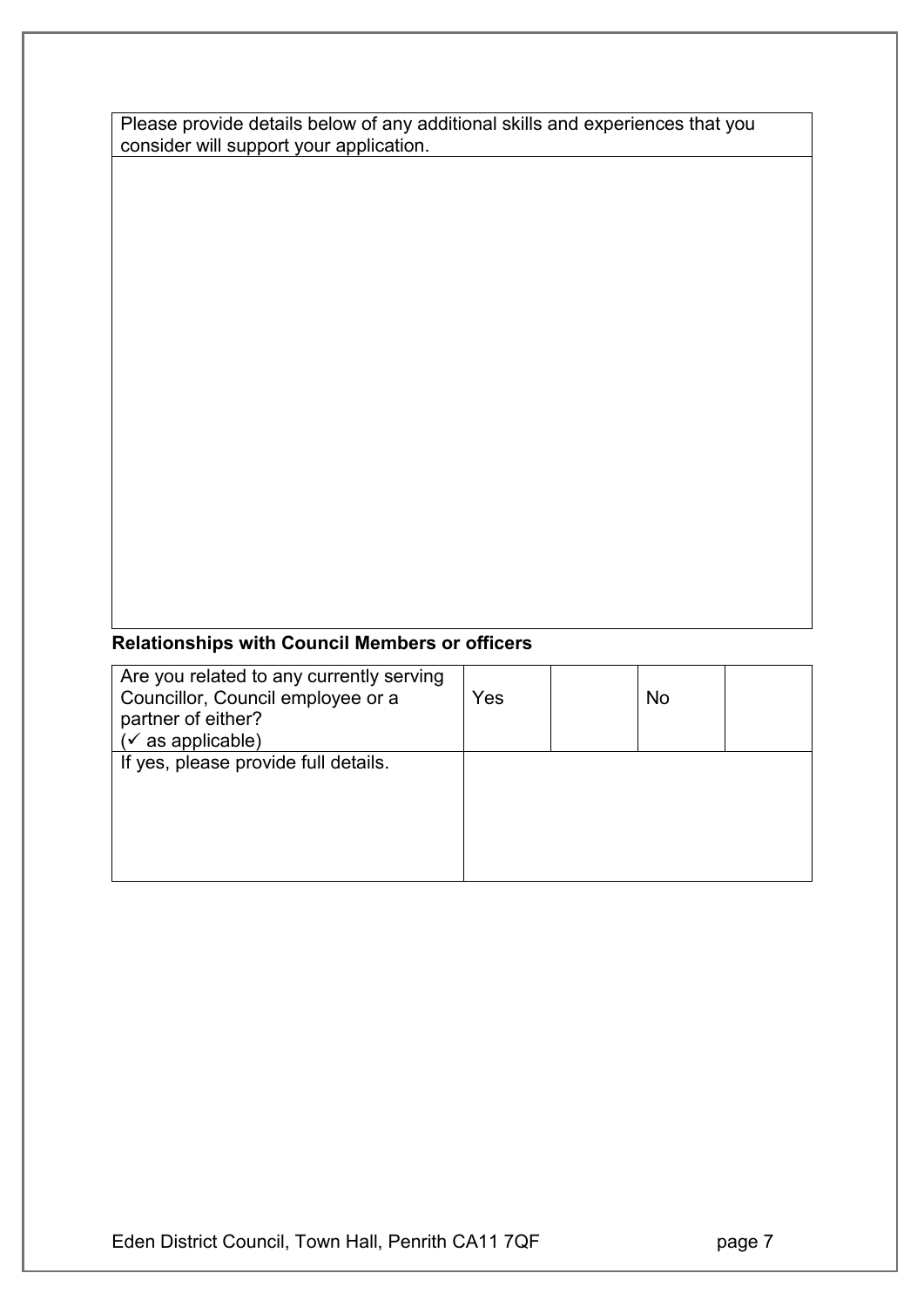## **References**

You should provide at least 2 referees who can comment on your professionalism and work ability. You are required to provide ample referees to cover at least 3 years of your employment. Any gaps of 6 months or more will require a personal reference.

| Full name of Referee                                                    |              |           |      |  |
|-------------------------------------------------------------------------|--------------|-----------|------|--|
| What position or job role does this                                     |              |           |      |  |
| referee hold                                                            |              |           |      |  |
| Please enter the full contact                                           |              |           |      |  |
| address of this referee (including                                      |              |           |      |  |
| postcode)                                                               |              |           |      |  |
|                                                                         |              |           |      |  |
| What dates does this reference                                          | <b>Start</b> |           | End  |  |
| relate to?                                                              | Date         |           | Date |  |
| What category of reference is this? ( $\checkmark$ as applicable below) |              |           |      |  |
| Employment                                                              |              | Education |      |  |
| <b>Voluntary work</b>                                                   |              | Training  |      |  |
| <b>Personal Reference</b>                                               |              |           |      |  |

| <b>Full name of Referee</b>                       |              |           |                      |      |  |
|---------------------------------------------------|--------------|-----------|----------------------|------|--|
| What position or job role does this               |              |           |                      |      |  |
| referee hold                                      |              |           |                      |      |  |
| Please enter the full contact                     |              |           |                      |      |  |
| address of this referee (including                |              |           |                      |      |  |
| postcode)                                         |              |           |                      |      |  |
|                                                   |              |           |                      |      |  |
|                                                   |              |           |                      |      |  |
| What dates does this reference                    | <b>Start</b> |           |                      | End  |  |
| relate to?                                        | Date         |           |                      | Date |  |
| What category of reference is this?( $\checkmark$ |              |           | as applicable below) |      |  |
| Employment                                        |              | Education |                      |      |  |
| <b>Voluntary work</b>                             |              | Training  |                      |      |  |
| <b>Personal Reference</b>                         |              |           |                      |      |  |

| Full name of Referee                               |              |           |                      |      |  |
|----------------------------------------------------|--------------|-----------|----------------------|------|--|
| What position or job role does this                |              |           |                      |      |  |
| referee hold                                       |              |           |                      |      |  |
| Please enter the full contact                      |              |           |                      |      |  |
| address of this referee (including                 |              |           |                      |      |  |
| postcode)                                          |              |           |                      |      |  |
|                                                    |              |           |                      |      |  |
| What dates does this reference                     | <b>Start</b> |           |                      | End  |  |
| relate to?                                         | Date         |           |                      | Date |  |
| What category of reference is this? $(\checkmark)$ |              |           | as applicable below) |      |  |
| Employment                                         |              | Education |                      |      |  |
| <b>Voluntary work</b>                              |              | Training  |                      |      |  |
| <b>Personal Reference</b>                          |              |           |                      |      |  |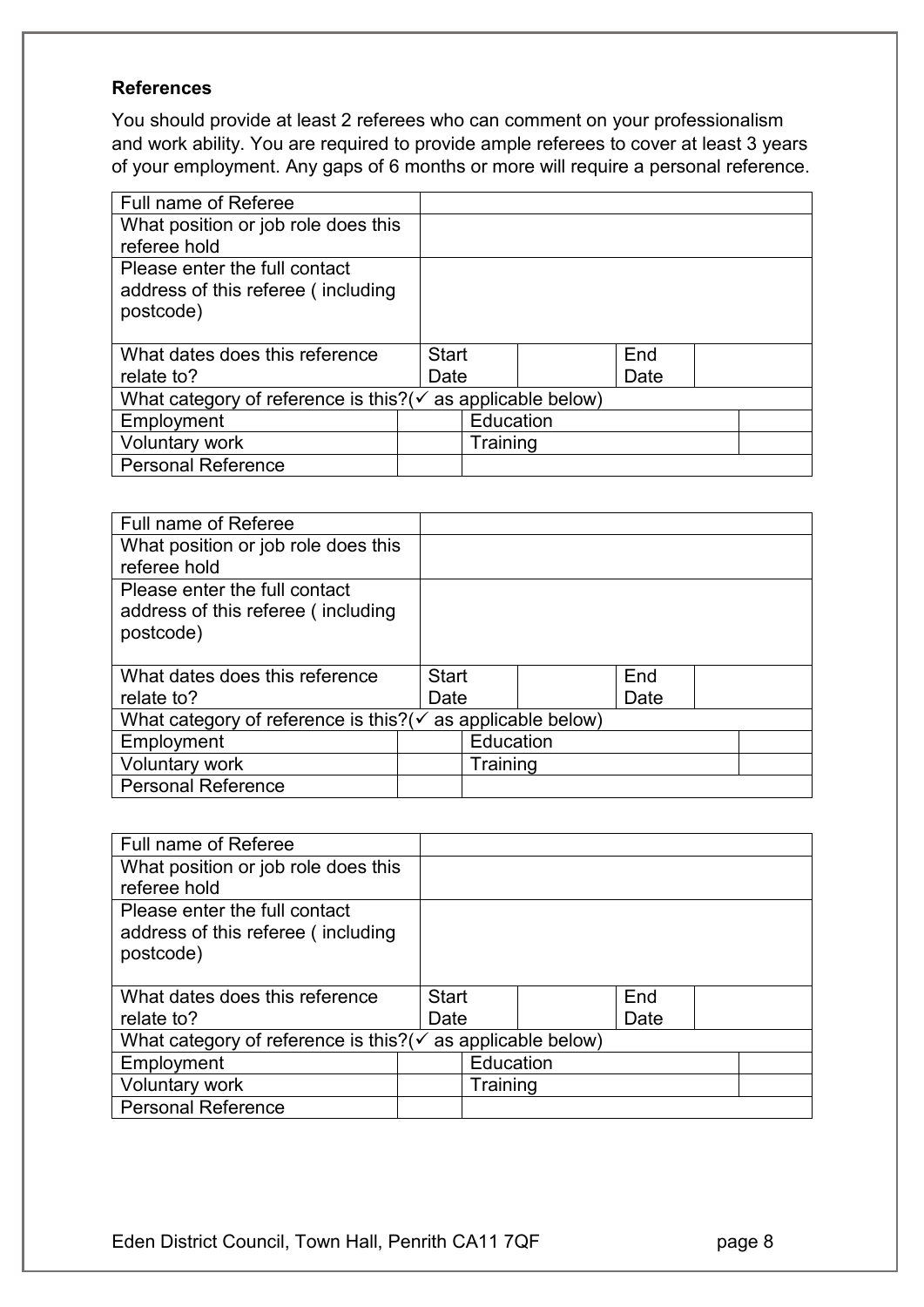## **Equality Monitor**

• What age range are you in (please  $\checkmark$  as applicable)

| Under 16        | 17-25 years      | $26$ to 35 years |
|-----------------|------------------|------------------|
| $36 - 45$ years | 46 to 55 years   | 56 to 65 years   |
| 66 to 75 years  | 76 years or over |                  |

## • What race would you describe yourself as? (please  $\checkmark$  as applicable)

| White                                        |       |  |        |  |
|----------------------------------------------|-------|--|--------|--|
| Please choose a sub-category for White below |       |  |        |  |
| <b>British</b>                               | Irish |  | Polish |  |
| Lithuanian                                   | Other |  |        |  |

| <b>Mixed Multi ethnic</b>                                |  |                 |  |                 |  |
|----------------------------------------------------------|--|-----------------|--|-----------------|--|
| Please choose a subcategory for Mixed Multi ethnic below |  |                 |  |                 |  |
| White and black I                                        |  | White and black |  | White and Asian |  |
| l Caribbean                                              |  | African         |  |                 |  |
| Arab                                                     |  | Other           |  |                 |  |

| <b>Asian or Asian British</b>                                  |           |  |             |  |
|----------------------------------------------------------------|-----------|--|-------------|--|
| Please choose as sub-category for Asian or Asian British below |           |  |             |  |
| Indian                                                         | Pakistani |  | Bangladeshi |  |
| Nepali                                                         | Other     |  |             |  |

| <b>Chinese or other Eastern</b>                                  |            |  |            |  |
|------------------------------------------------------------------|------------|--|------------|--|
| Please choose as sub-category for Chinese or other Eastern below |            |  |            |  |
| Chinese                                                          | Philippine |  | Vietnamese |  |
| Thai                                                             | Other      |  |            |  |

| <b>Black</b> |                                               |                |  |
|--------------|-----------------------------------------------|----------------|--|
|              | Please choose as sub-category for Black below |                |  |
| l Caribbean  | African                                       | <b>British</b> |  |
| <b>Other</b> |                                               |                |  |

| <b>Gypsy and Traveller</b> |                                                             |              |  |
|----------------------------|-------------------------------------------------------------|--------------|--|
|                            | Please choose as sub-category for Gypsy and Traveller below |              |  |
| Irish                      | Romany                                                      | <b>つther</b> |  |

| <b>Other Race</b>        |  |  |
|--------------------------|--|--|
| Please describe what you |  |  |
| mean by selecting Other  |  |  |
| Race                     |  |  |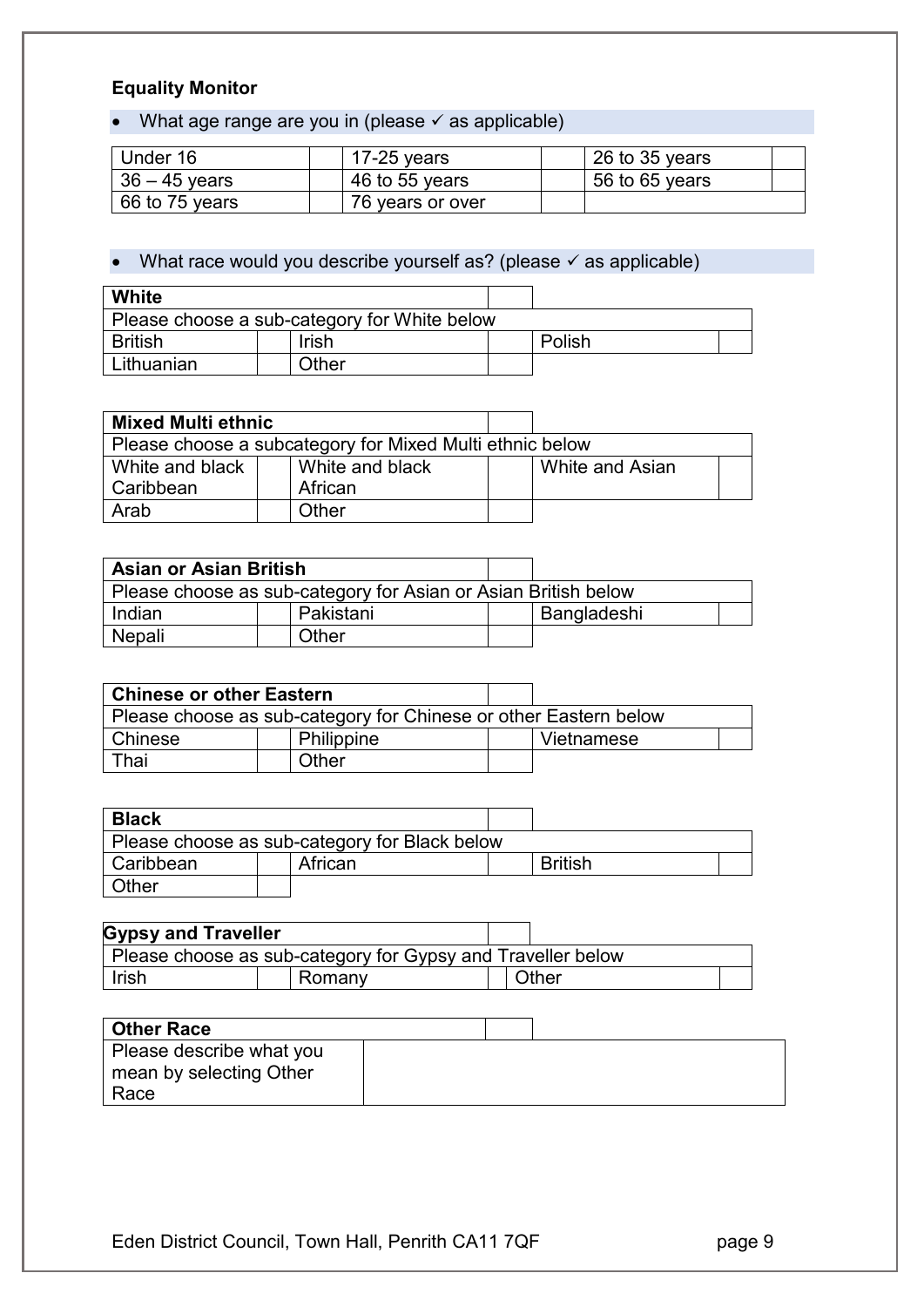#### Religious Beliefs

#### Which of these categories, best describes your religious beliefs?

(Please  $\checkmark$  as applicable)

| Christianity          | Judaism           |  |
|-----------------------|-------------------|--|
| <b>Buddhism</b>       | <b>Islam</b>      |  |
| Hinduism              | Sikhism           |  |
| <b>Other Religion</b> | Prefer not to say |  |

| Please describe what you |  |
|--------------------------|--|
| mean by selecting Other  |  |
| Religion                 |  |

#### • Relationship status

Which of these categories, best describes your relationships status ?

(Please  $\checkmark$  as applicable)

| Married             | <b>Married and Separated</b> |  |
|---------------------|------------------------------|--|
| Single              | Widowed                      |  |
| <b>Divorced</b>     | In Civil Partnership         |  |
| Living with partner | Prefer not to say            |  |
| Other relationship  |                              |  |

| Please describe what you |  |
|--------------------------|--|
| mean by selecting Other  |  |
| relationship             |  |

#### • Gender identity

Which of these statements best describes your gender identity?

Please  $\checkmark$  as applicable)

| Female                     | Male                       |  |
|----------------------------|----------------------------|--|
| Female to male transgender | Male to female transgender |  |
| None of these              | Prefer not to say          |  |

#### • Sexual Orientation

Which of these statements best describes your sexual orientation?

Please  $\checkmark$  as applicable)

| Heterosexual                 | l Bisexual             |  |
|------------------------------|------------------------|--|
| (people of the opposite sex) | (people of either sex) |  |
| Gay (both men)               | Lesbian (both female)  |  |
| None of these                | Prefer not to say      |  |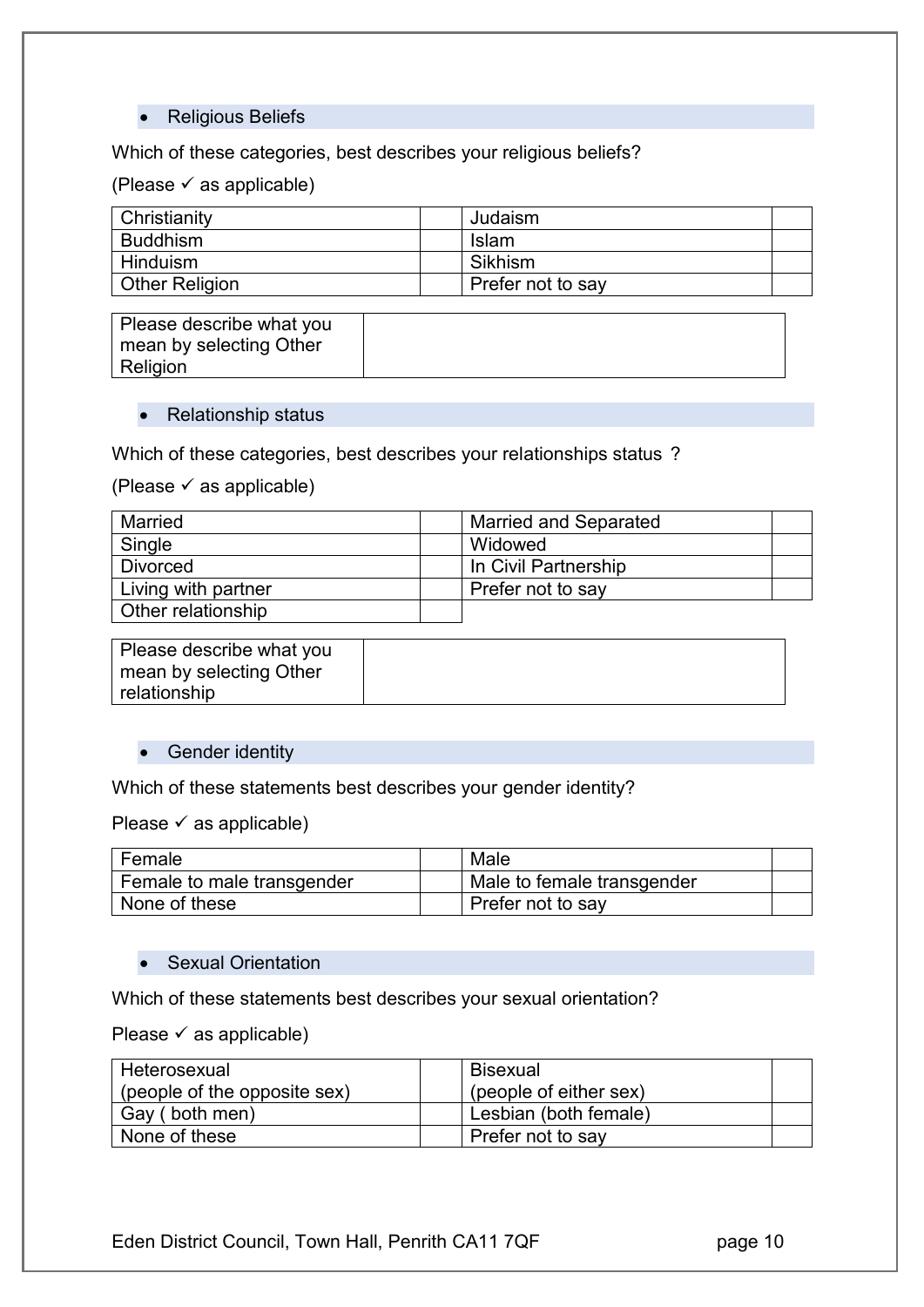#### • Pregnancy and equality

The Equality Act 2010 protects women who are pregnant or have given birth within a previous 26 week period.

| Are you pregnant at this time?                     | Yes               |  |
|----------------------------------------------------|-------------------|--|
|                                                    | No                |  |
| Have you recently given birth? (within the last 26 | Yes.              |  |
| weeks)                                             | No                |  |
|                                                    | Prefer not to say |  |

#### • Disability, impairment and equality

The Equality Act 2010 states a person has a disability if they have a physical or mental impairment which has a long term (12 month period) or substantive adverse effect on their ability to carry out day to day activities.

Please note that all disabled applicants who demonstrate that they meet the essential criteria as described in the person specification, will be shortlisted for interview. They will also be provided the opportunity to outline any reasonable adjustments that may be required.

| Do you consider yourself to have any long term<br>conditions that affect your personal health? | Yes |  |
|------------------------------------------------------------------------------------------------|-----|--|
|                                                                                                | No  |  |

If you have answered yes to the question above, please provide the following information.

| Please describe any physical            |  |
|-----------------------------------------|--|
| impairment you have                     |  |
| Please describe any sensory             |  |
| impairment you have                     |  |
| Please describe any mental health       |  |
| condition you have                      |  |
| Please describe any learning disability |  |
| or difficulties you have                |  |
| Please describe any long term illness   |  |
| you have                                |  |
| Please add any additional information   |  |
| that will help to describe your         |  |
| impairment.                             |  |